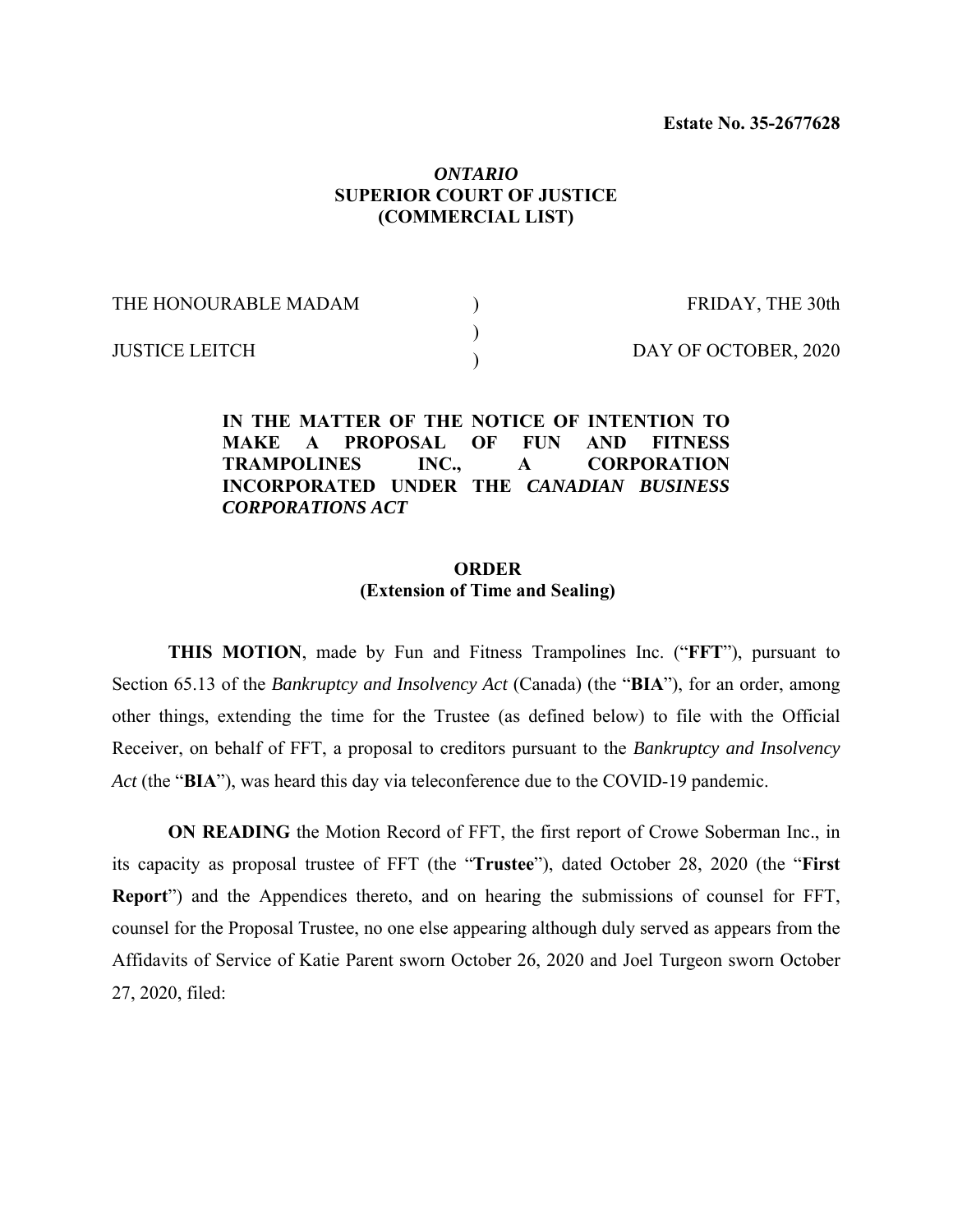### **SERVICE**

1. **THIS COURT ORDERS** that the timing and method of service of the Notice of Motion, the Motion Record and the First Report is hereby abridged and validated and this Motion is properly returnable today.

2. **THIS COURT ORDERS** that FFT, the Trustee and/or their lawyers are at liberty to serve or distribute this Order and any other materials and orders as may be reasonably required in these proceedings, including any notices or other correspondence, by forwarding true copies thereof by electronic message to FFT's creditors or other interested parties and their advisors. For greater certainty, any such distribution or service shall be deemed to be in satisfaction of a legal or juridical obligation and notice requirements within the meaning of section 3(c) of the *Electronic Commerce Protection Regulations*, SOR/2013-221.

### **EXTENSION OF TIME TO FILE A PROPOSAL**

3. **THIS COURT ORDERS** that, pursuant to Section 50.4(9) of the BIA, the period within which FFT may file a proposal be and is hereby extended to December 2, 2020.

# **ADJOURNMENT OF THE BALANCE OF THE MOTION**

4. **THIS COURT ORDERS** that the balance of the relief sought in FFT's motion record be and hereby is adjourned to be heard on November 6, 2020 at 10:00am or as soon after that time as the motion may be heard via teleconference, the details for which will be posted on The Middlesex Law Association website at www.middlaw.on.ca at 4:30 p.m. on the day prior.

### **SEALING**

5. **THIS COURT ORDERS** that Confidential Exhibit "1" to the Affidavit of Ghulam Memon, sworn October 26 , 2020, and Confidential Appendix "F" to the First Report be and hereby are sealed pending completion of a transaction to sell the assets of FFT as evidenced by the filing of a Certificate by the Trustee, or pending further Court Order..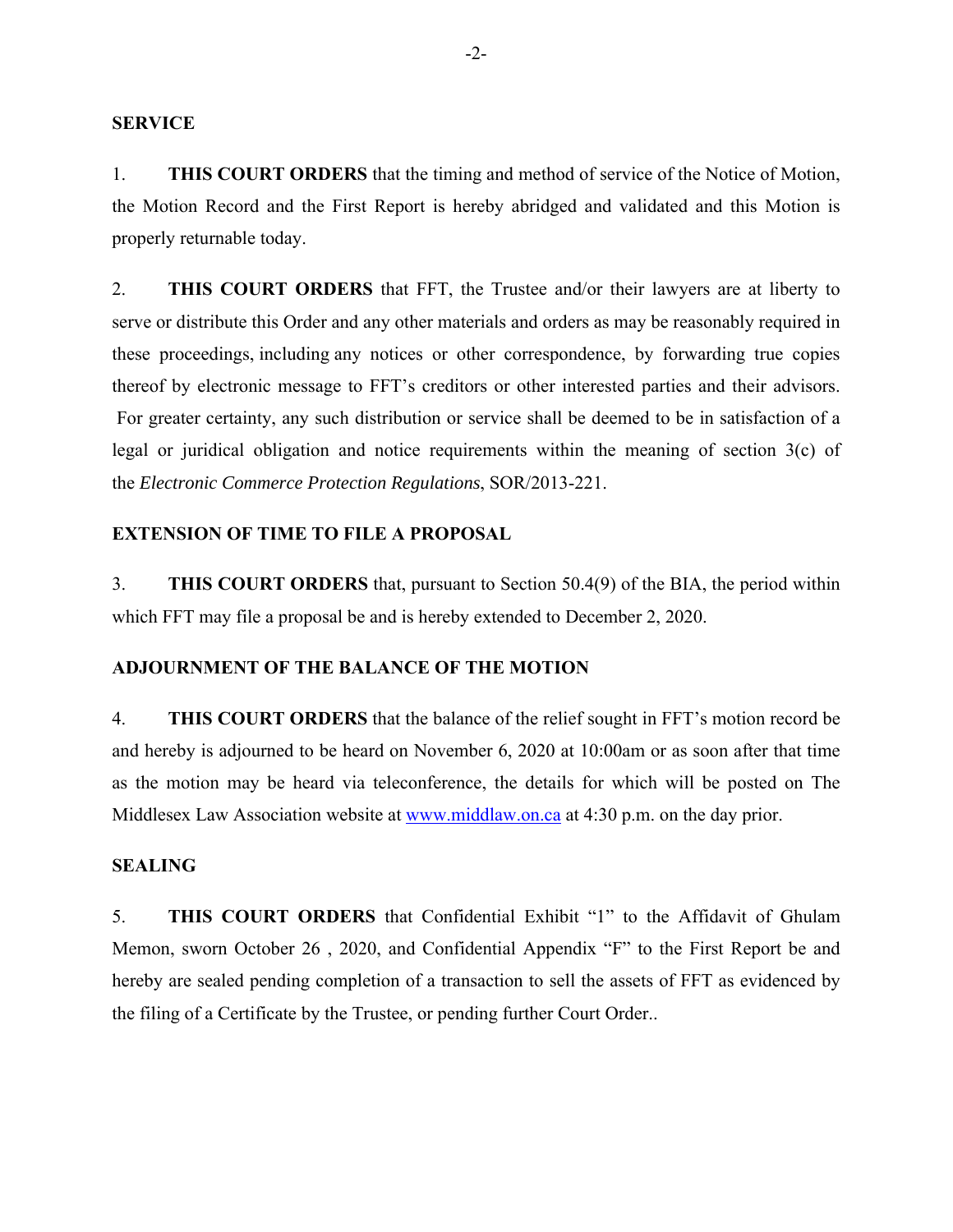### **GENERAL**

6. **THIS COURT HEREBY REQUESTS** the aid and recognition of any court, tribunal, regulatory or administrative body having jurisdiction in Canada or the United States, to give effect to this Order and to assist FFT, the Trustee, the Purchaser and their respective agents in carrying out the terms of this Order. All courts, tribunals, regulatory and administrative bodies are hereby respectfully requested to make such orders and to provide such assistance to FFT and to the Trustee, as an officer of this Court, as may be necessary or desirable to give effect to this Order, to grant representative status to the Trustee in any foreign proceeding, or to assist FFT and the Trustee and their respective agents in carrying out the terms of this Order.

7. **THIS COURT ORDERS** that each of FFT, the Trustee and the Purchaser shall be at liberty and are hereby authorized and empowered to apply to any court, tribunal, regulatory or administrative body, wherever located, for the recognition of this Order and for assistance in carrying out the terms of this Order.

8. **THIS COURT ORDERS** that this Order is effective from today's date and is not required to be entered.

Jynne Chatal